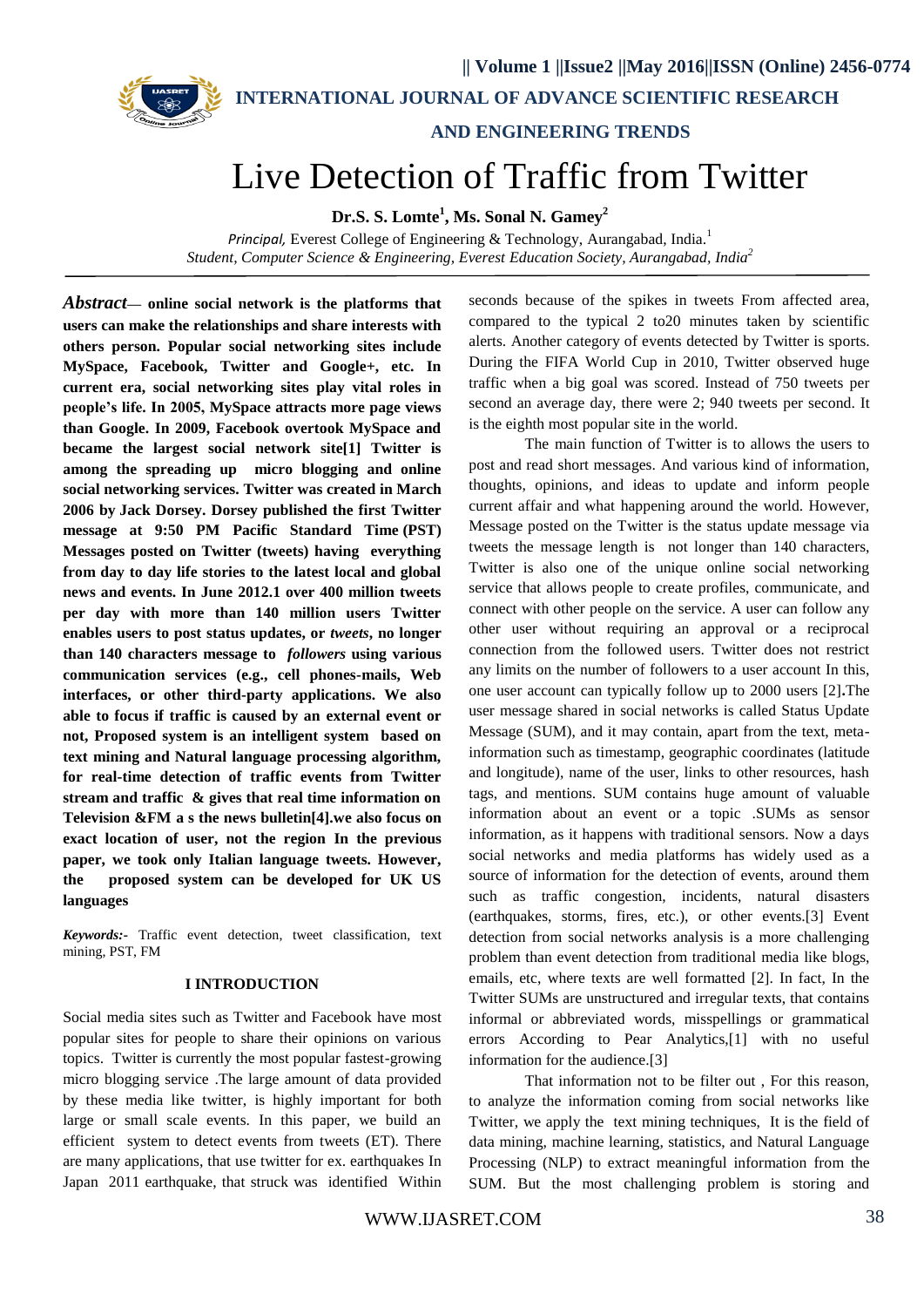

 **INTERNATIONAL JOURNAL OF ADVANCE SCIENTIFIC RESEARCH** 

## **AND ENGINEERING TRENDS**

processing of large amount of unstructured data, handling high velocity data streams, cleaning noise and abnormal data, and finding expected data or meaning full results. Current tools and technologies are not capable to store, process and analyze large amount of data. In this paper, we proposed an architecture that capable and effective storage and analysis of unstructured data, and perform the semantic analysis on that data. By using the Natural language processing (NLP).The NLP evaluation is conducted through streaming Stem filtering, Feature representation, System Features on Twitter data, and performing sentiment analysis. [7].

Text mining process involves structuring the input text and the removal of others unusable text, and simultaneous insertion into a [database\)](https://en.wikipedia.org/wiki/Database) similarly recognized patterns for the [structured data,](https://en.wikipedia.org/wiki/Structured_data) and finally gives the validation to output..During the text mining process, various operations can be performed, depending on the particular goal, such as: i) semantic analysis through use of NLP technique, ii) text filtering by means of specific keywords, iii) feature extraction, i.e., conversion of textual features (e.g., words) in numeric features (e.g., weights), that a machine learning algorithm is able to process, and iv) feature selection, i.e., reduction of the number of features in order to take into account only the most relevant ones. The support vector machines (SVMs), decision trees, neural networks, etc. are applied to the documents in the vector space representation for classification, clustering or regression models, and for exact location, by calculating the latitude and longitude, to obtained the final model. Twitter is now a days the most popular micro-blogging service; In 2016 the twitter tweet counts is more than 600 million active users, sharing more than 400 million SUMs per day [3] In the proposed system is based on text mining and machine learning algorithms, for real-time detection of traffic events from Twitter stream and traffic & gives that real time information on Television ,FM as a news bulletin, because of this traffic is minimizes and control the crowd on the road.

#### **II LITERATURE SURVEY**

This paper describe the design and development of system by using Stanford Core NLP is Stanford Core NLP provides a set of natural language analysis tools. It can give the base forms of words, their parts of speech, whether they are names of companies, people, etc., normalize dates, times, and numeric quantities, and mark up the structure of sentences in terms of phrases and word dependencies, indicate which noun phrases refer to the same entities, indicate sentiment, extract open-class relations between mentions, etc. one of the most used, & identify the attributes that support to its outcomes[5].In the previous system likes Sakaki and others [8] that uses social sensor to sensing real

time messages from Twitter & the sensors gave earthquake related events. Another system was Asur and uberman[9] use to predict real-world outcomes, from twitter, as focuses on the prediction of box-office revenues for out-coming movies. [10] Tumasjan focusing on the predictions of Elections. They focus on number of tweets reflect voter preferences and comes close to election polls, and the tweets are not only about spreading political opinions, but also to discuss these opinions with other users. Agarwal*et al.* [7] focus on the detection of fires in a factory from Twitter stream analysis, by using standard NLP techniques and a Naive Bayes (NB) classifier, to detect and analyze small-scale incidents, such as fires. Li *et al.* [3] propose a system, called TEDAS, to retrieve incident-related tweets. The system focuses on Crime and Disaster-related Events (CDE) such as shootings, thunder storms, and car accidents, and aims to classify tweets as CDE events by exploiting a filtering based on keywords, spatial and temporal information, number of followers of the user, number of retweets, hash tags, links, and mentions. Sakaki*et al.* [7] fetch, elaborate, and classify SUMs as related to a road traffic event or not .

#### **III SYSTEM ARCHITECTURE**



*Figure 1 System architecture for traffic detection from Twitter stream analysis.*

The System architecture for traffic detection from Twitter stream analysis is composed of three main modules, namely: i) "Fetch of SUMs and Pre-processing", ii) "Elaboration of SUMs", iii) "Classification of SUMs"& this is service-oriented and event-driven, The aim of the purpose system is to fetch SUMs from Twitter, process that SUMs by applying text mining steps, and apply the appropriate class label to each SUM. Finally, as shown in Fig. 1.The first module

1. *Fetch of SUMs and Pre-processing:* Extracts raw tweet from the Twitter stream row tweet means , unstructured text, user id, timestamp, the geographic coordinates. Raw tweet remove all meta-information attached with it. In the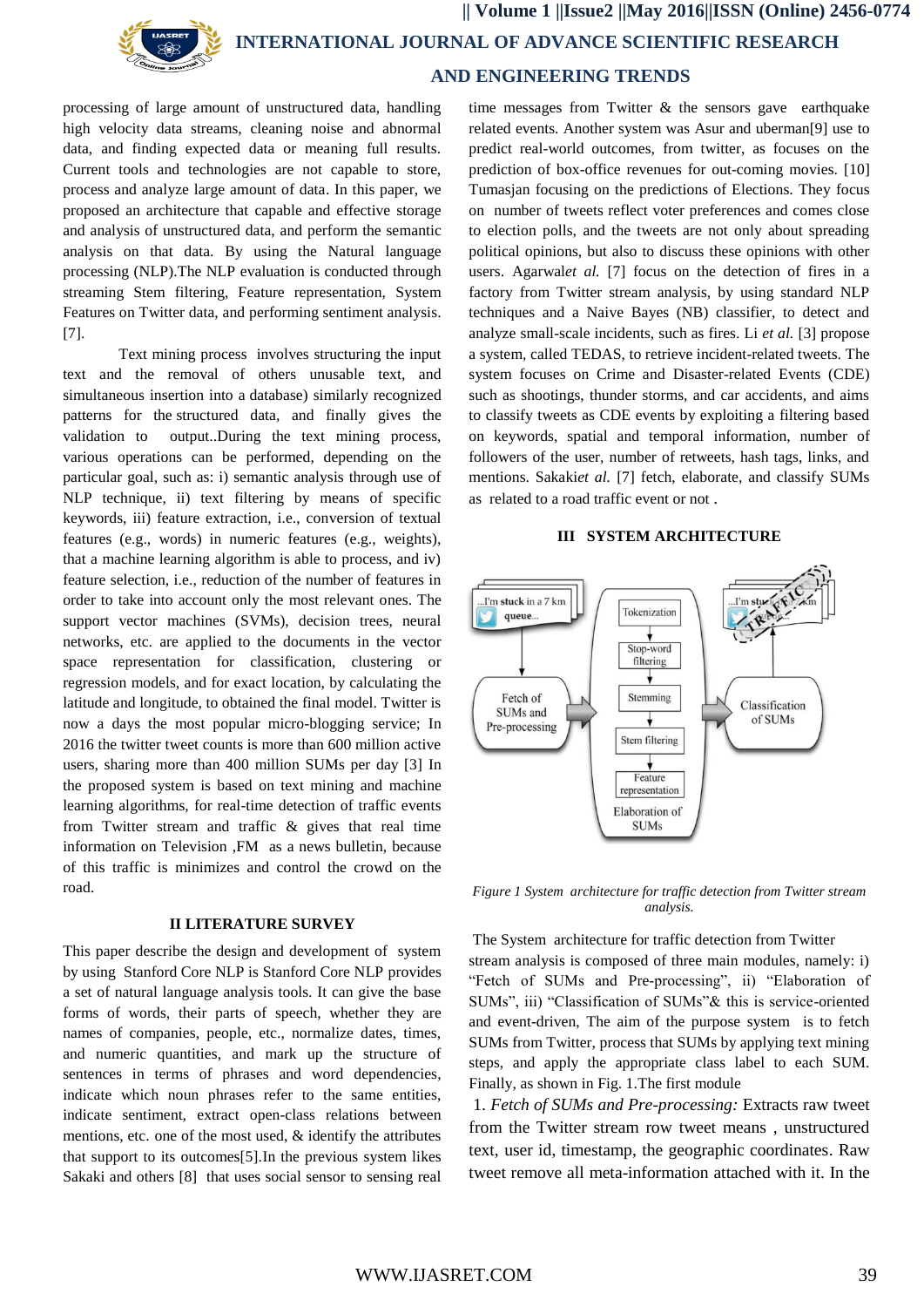

 **INTERNATIONAL JOURNAL OF ADVANCE SCIENTIFIC RESEARCH** 

### **AND ENGINEERING TRENDS**

previous paper, we took only Italian language tweets. However, the proposed system can be developed for UK US languages.

#### *2. Elaboration of Sums:*

The elaboration of sums contains various blocks that are as:

- a) *Stemming:* It removing suffix from tokens and converting them into their root form.
- b) *Stem filtering*: In this, stems which do not belong to the relevant stems that are removed in the stem filtering.
- c) *Feature representation:* In this, after processing NLP technique, identifying the traffic related words from the relevant set of stems.
- d) *System Features:* It provides notification to users about the location and cause of the traffic. The system analyzes traffic dynamically and suggests the route to avoid traffic congestion. It provides reliable information in a very short time often before online news websites

*3. Classification of SUMs:* The output of this module is a labelling to each SUM, model have been recognized during the supervised learning stage [6].



*Figure 2: Overall system architecture: Raw text is put into an Annotation object and then a sequence of Annotators add information in an analysis pipeline.*

#### **IV RESULT AND DISCUSSION**

Sentiment Score = Sum of Sentiment Scores of words in a tweet Score 1 for positive words is considered be score - 1 negative words is considered and score of 0 is considered to be neutral words. If Score is greater than 0, this means that the sentence has an overall 'positive opinion'. If Score less than 0, this means that the sentence has an overall 'negative opinion'. And if Score is equal to 0, then the sentence is considered to be a 'neutral opinion' [8].

#### *Advantages:*

The system solves the problem of traffic in profitable way It saves time by suggesting alternative routes. The system not only detects the traffic but also provides cause related to the traffic also suggested the alternative route . It is flexible and user friendly as it can be used anywhere or any devices that may be cell phones or PCs**.**

#### *Application:*

This system can be used for tourism, Transportation, marketing and Advertisement .In the Transportation system its suggesting the suitable routes mean avoid the crowds, traffic jam or other problems that are related to the traffic and government agencies can take decision of transportation.

#### *Limitations:*

The main limitation of the system is the internet connection that should be required throughout the process.

#### **V CONCLUSION AND FUTURE SCOPE**

In this paper, we have proposed a system for dynamically analyzes the traffic by using twitter. The system is able to fetch and classify the tweets and notify users about the presence of traffic events and recommend alternative routes. The system can also provide the cause of the traffic efficiently. This system "is for mobile application is limited to android devices but in future it can be developed for iOS , Blackberry, Windows phone OS**.** The results of this work can be applied by enterprises in sentiment analysis to understand how their customers feel about a particular product or service and to track how those opinions change over time, and also to get information regarding the relative performances of their competitors.[7].This provide Java with ,Stanford Core